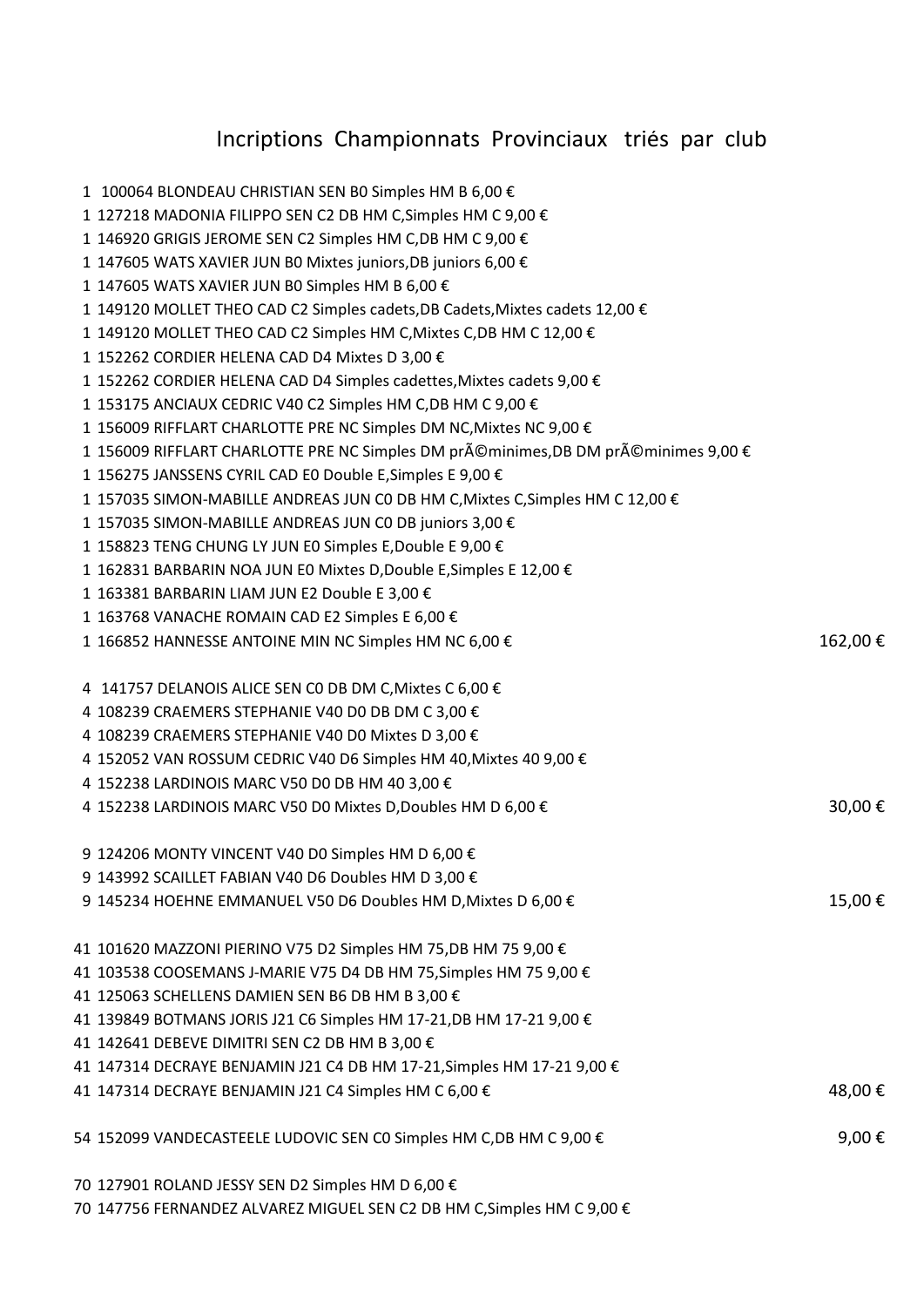| 70 158275 VANDEVILLE NOAH MIN E6 Simples E 6,00 €                                      |         |
|----------------------------------------------------------------------------------------|---------|
| 70 163714 DEBEIL LAURA J21 D6 Simples DM D, Mixtes D 9,00 €                            | 30,00€  |
|                                                                                        |         |
| 91 100650 MORAZZINI MASSIMO V60 C2 DB HM 60,Simples HM 60 9,00 €                       |         |
| 91 101829 FOUBERT FABRICE V40 C0 DB HM C 3,00 €                                        |         |
| 91 110949 MANCHE CHRISTOPHER SEN D0 Mixtes D,Simples HM D 9,00 €                       |         |
| 91 115614 COSTER LUDIVINE SEN D0 Doubles DM D,Mixtes D,Simples DM D 12,00 €            |         |
| 91 149469 DELIERE KEVIN SEN E2 Double E,Simples E 9,00 €                               |         |
| 91 149876 COSTER SINDY SEN C6 Mixtes C,Simples DM C,DB DM C 12,00 €                    |         |
| 91 153587 PICRON NOLLAN J21 E6 Double E 3,00 €                                         |         |
| 91 155086 JOSPIN KARL JUN NC Simples HM NC 6,00 €                                      |         |
| 91 167059 CROIX AURELIEN V40 NC Simples HM NC 6,00 €                                   |         |
| 91 167060 EUGENE CAROLINE V40 NC Simples DM NC 6,00 €                                  | 75,00€  |
|                                                                                        |         |
| 92 100742 LARCIN MICHEL V50 C2 DB HM C 3,00 €                                          |         |
| 92 101452 CICORIA SAVINO V50 C4 DB HM 50,Mixtes 50 6,00 €                              |         |
| 92 101452 CICORIA SAVINO V50 C4 Mixtes C,DB HM C 6,00 €                                |         |
| 92 101782 DEBLANDER JEAN-MARIE V70 D6 Simples HM 70,Mixtes 70 9,00 €                   |         |
| 92 102450 BLONDIAU PHILIPPE V40 C2 Simples HM C,DB HM C 9,00 €                         |         |
| 92 103250 MONFORT DOMINIQUE V60 C4 Simples DM 60,DB DM 60,Mixtes 50 12,00 $\epsilon$   |         |
| 92 104432 DEBONTRIDDER LUC V50 D2 Simples HM D,Mixtes D 9,00 €                         |         |
| 92 106181 ENGELS FRANCINE V70 D4 Mixtes 70,Simples DM 70 9,00 €                        |         |
| 92 109069 FONTAINE ALEXANDRE V40 E2 Double E,Simples E 9,00 €                          |         |
| 92 109950 CIPOLLETTI FRANCOISE V50 C4 DB DM 50,Mixtes 50 6,00 €                        |         |
| 92 109950 CIPOLLETTI FRANCOISE V50 C4 Mixtes C,DB DM C 6,00 €                          |         |
| 92 110516 DASCOTTE FREDERIC V40 E4 Simples E,Double E 9,00 €                           |         |
| 92 125750 LARCIN JEREMY SEN CO DB HM C,Simples HM C 9,00 €                             |         |
| 92 134192 QUARANTA RAYMONDO V65 E2 DB HM 65,Simples HM 65 9,00 €                       |         |
| 92 134192 QUARANTA RAYMONDO V65 E2 Simples E,Double E 9,00 €                           |         |
| 92 134197 QUARANTA ROBERTO SEN E0 Simples E,Double E 9,00 €                            |         |
| 92 145032 BEL LOUIS JUN E0 Double E,Simples E 9,00 €                                   |         |
| 92 146209 DRUART JEAN-POL V65 E6 Simples HM 65,DB HM 65 9,00 €                         |         |
| 92 155652 VANTRIMPONT TREVIS J21 D2 Simples HM D,Doubles HM D 9,00 €                   |         |
| 92 156687 RUBENS WENDY SEN D6 Doubles DM D,Mixtes D,Simples DM D 12,00 $\bm{\epsilon}$ |         |
| 92 156896 DEBLANDER MAXIME JUN D6 Simples HM D,Doubles HM D 9,00 €                     |         |
| 92 159636 DEBLANDER EMMANUEL V40 D0 Simples HM D,Doubles HM D 9,00 €                   |         |
| 92 159881 VANDENBROERE ISABELLE V40 D4 Mixtes D,Doubles DM D,Simples DM D 12,00 €      |         |
|                                                                                        |         |
| 92 161193 BROEKAERT SAMUEL SEN E6 Simples E 6,00 €                                     |         |
| 92 163422 GEEROMS CHLOE PRE NC Mixtes NC,Simples DM NC,DB DM NC 12,00 $\epsilon$       |         |
| 92 163422 GEEROMS CHLOE PRE NC Mixtes prémin, Simples DM prémin DB DM prémin 12,00 €   |         |
| 92 163512 D'HULST FRANCOIS CAD NC Simples HM NC,DB HM NC 9,00 €                        |         |
| 92 163747 GEEROMS VINCENT V40 NC DB HM NC,Mixtes NC,Simples HM NC 12,00 €              |         |
| 92 164264 BERNIS JULIEN CAD NC DB HM NC,Mixtes NC,Simples HM NC 12,00 €                |         |
| 92 165368 BERNIS YVES V50 E4 Simples HM 50,DB HM 50 9,00 €                             | 270,00€ |
| 95 157894 MALYSSE BRUNO V50 C4 DB HM C,Simples HM C 9,00 €                             | 9,00€   |
|                                                                                        |         |

101044 STAELEN NICOLAS SEN B4 DB HM B,Simples HM B 9,00 €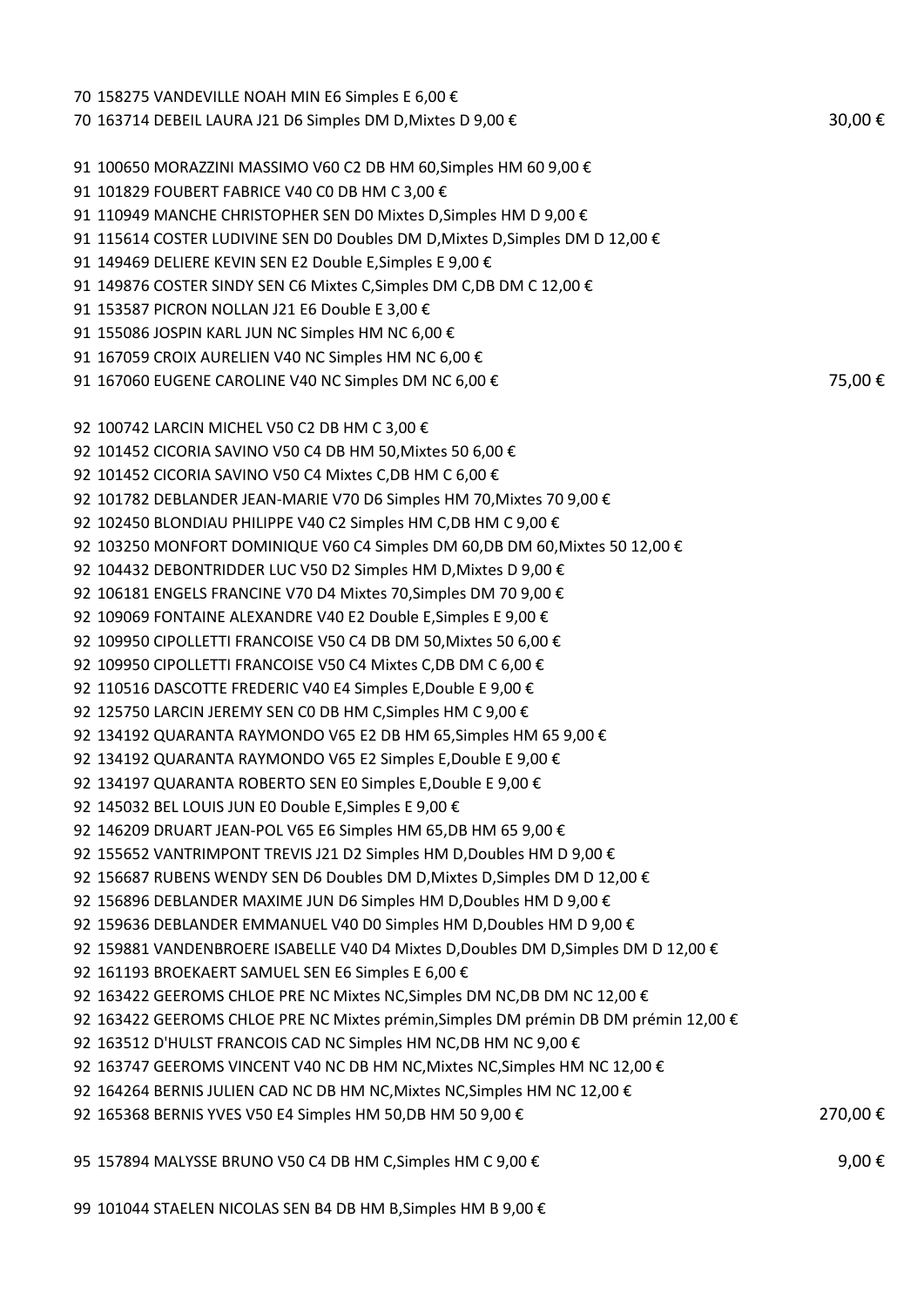99 134272 RUELLE MALLORY SEN C6 DB HM C, Simples HM C 9,00 € 147557 BAUDSON NOAH JUN C0 DB HM C 3,00 € 154163 MOUREAU ANTOINE MIN E2 Double E,Simples E 9,00 € 99 154163 MOUREAU ANTOINE MIN E2 Simples HM minimes 6,00 € 157961 VANDERSMISSEN MAXENCE JUN E2 Simples E 6,00 € 158241 STAELEN TIMOTHY MIN D0 Mixtes minimes,BD HM minimes,Simples HM minimes 12,00 € 158241 STAELEN TIMOTHY MIN D0 Simples HM D,Mixtes D,Doubles HM D 12,00 € 99 158242 STAELEN MATTEO MIN E2 BD HM minimes, Simples HM minimes 9,00 € 99 158242 STAELEN MATTEO MIN E2 Double E,Simples E 9,00 €  $84,00 \in$  104106 PETIT MARTINE V50 C6 Mixtes 40,Simples DM 50,DB DM 50 12,00 € 104106 PETIT MARTINE V50 C6 Simples DM C,DB DM C,Mixtes C 12,00 € 104744 ADAM SYLVIANE V60 C4 DB DM 50,Mixtes 50 6,00 € 104744 ADAM SYLVIANE V60 C4 DB DM C 3,00 € 114516 LOUIS DEBORA SEN C4 Mixtes C,Simples DM C,DB DM C 12,00 € 114978 PARENT ALAN SEN E4 Simples E,Double E 9,00 € 115853 DOUILLEZ ROMAIN SEN C2 Simples HM C,DB HM C 9,00 € 126844 STANO JEREMY V40 D0 DB HM 40,Simples HM 40 9,00 € 126844 STANO JEREMY V40 D0 Simples HM D,Mixtes D,Doubles HM D 12,00 € 132245 QUIVRONT JORDAN SEN E0 Double E,Simples E 9,00 € 136195 PENINCK KILLIAN SEN C0 Mixtes C,DB HM C,Simples HM C 12,00 € 141976 CHAUVENNE DEBORAH SEN D0 Mixtes D 3,00 € 116 141984 PARENT LOGAN SEN D2 Mixtes C 3,00 € 111,00 € 111,00 € 128 102270 LEPÃ RE MICHAEL V40 B4 DB HM B, Simples HM B 9,00  $\epsilon$  107294 DEMOULIN MATHIEU SEN C6 DB HM C,Simples HM C 9,00 € 108159 HOSSELET CHARLOTTE SEN C6 DB DM C,Mixtes C 6,00 € 108201 DEBETENCOURT ALAIN SEN C0 DB HM C,Simples HM C 9,00 € 110498 RAS LIONEL SEN C0 Simples HM C,DB HM C 9,00 € 112779 COPPEE XAVIER SEN B4 DB HM B,Simples HM B,Mixtes B 12,00 € 127611 DRUART THIBAUT SEN D4 Doubles HM D,Simples HM D 9,00 € 136435 HEUREUX ROBIN SEN C2 Mixtes C,DB HM C,Simples HM C 12,00 € 137005 VANDUYFHUYS CHARLOTTE J21 B6 Mixtes B 3,00 € 143747 BAUVAL FLORIAN SEN D2 Mixtes D,Simples HM D,Doubles HM D 12,00 € 148751 KREJCI SEBASTIEN SEN C4 Simples HM C,DB HM C 9,00 € 152028 DE MUYNCK MARYSE V40 D0 Mixtes 40,Simples DM 40 9,00 € 156710 QUERIAT LORIS MIN D4 Mixtes minimes,Simples HM minimes 9,00 € 156710 QUERIAT LORIS MIN D4 Simples HM D,Doubles HM D 9,00 € 159717 FERNANDEZ ALVAREZ MANUEL SEN D2 DB HM C 3,00 € 159717 FERNANDEZ ALVAREZ MANUEL SEN D2 Doubles HM D,Simples HM D 9,00 € 160148 BAUVAL MATHIS JUN D6 Simples HM D,Mixtes D,Doubles HM D 12,00 € 163228 MESKINE RACHEL SEN D6 Simples DM D 6,00 € 163770 VAN HOOSTE HUGO PRE E2 Simples E 6,00 € 128 163770 VAN HOOSTE HUGO PRE E2 Simples HM préminimes 6,00 € 168,00 € 168,00 € 101087 MOLLET THIERRY V50 C4 DB HM C 3,00 € 164654 ACETO ALESSANDRO J21 E6 Simples E,Double E 9,00 €

167557 ZAJAC ADAM V40 NC Double E 3,00 €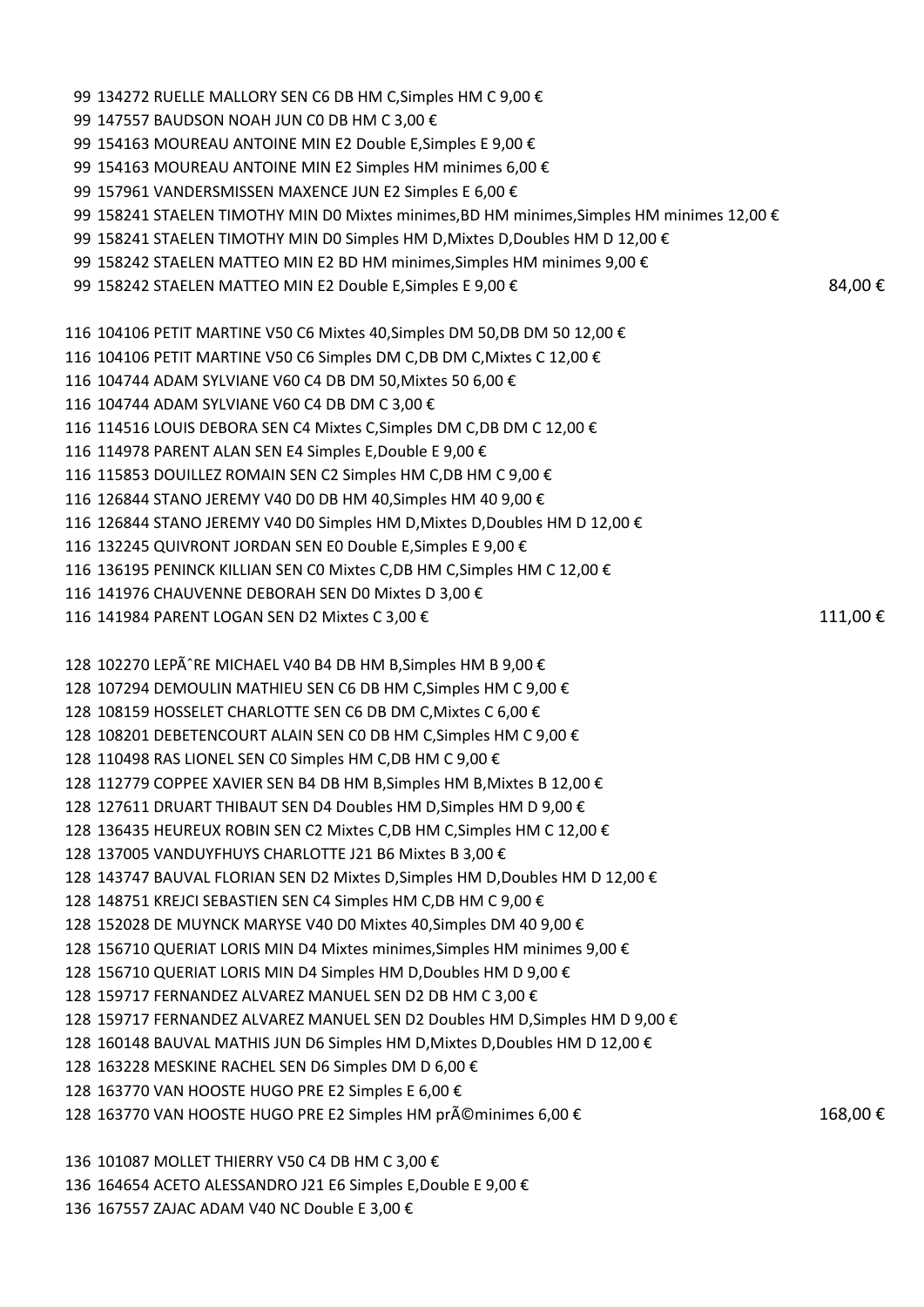| 136 167557 ZAJAC ADAM V40 NC Simples HM NC 6,00 €                              | 21,00€ |
|--------------------------------------------------------------------------------|--------|
| 145 100275 BURY DAVID V50 C0 DB HM 50, Simples HM 50 9,00 €                    |        |
| 145 100275 BURY DAVID V50 C0 Simples HM C, Mixtes C 9,00 €                     |        |
| 145 159176 DESALLE SEBASTIEN V40 E0 Simples HM 40 6,00 €                       | 24,00€ |
| 149 166103 GLINEUR JACQUES V60 NC Simples HM NC, Simples HM 60 12,00 €         |        |
| 149 166914 LECOCQ SÉBASTIEN V40 NC Simples HM NC, Simples HM 40 12,00 €        | 24,00€ |
| 165 139894 DEBEVE JORDAN SEN C2 DB HM C, Simples HM C 9,00 €                   |        |
| 165 139895 DEBEVE DYLAN SEN C6 DB HM C, Simples HM C 9,00 €                    |        |
| 165 148350 SABBATINI BASTIEN SEN C6 Simples HM C, DB HM C 9,00 €               |        |
| 165 150922 PERRENOUD JONATHAN SEN C6 Simples HM C,DB HM C 9,00 €               |        |
| 165 154521 BARBIEUX MAXIME SEN DO Simples HM D 6,00 €                          | 42,00€ |
| 177 123949 SOUPART JONATHAN SEN B4 DB HM B, Simples HM B 9,00 €                |        |
| 177 127914 PLAISANT DORIAN SEN B4 DB HM B, Simples HM B 9,00 €                 |        |
| 177 134127 GUIDO ROMAIN SEN B4 Mixtes B, Simples HM B, DB HM B 12,00 €         |        |
| 177 134388 DIZANT MATTHIAS J21 C6 DB HM C, Simples HM C 9,00 €                 |        |
| 177 138592 MICHAUX LOIC SEN D6 Doubles HM D, Simples HM D 9,00 €               |        |
| 177 138817 PELLEGRINI ANTHONY SEN B4 Simples HM B, DB HM B 9,00 €              |        |
| 177 152409 HOEHNE MAXIME J21 D4 Doubles HM D 3,00 €                            | 60,00€ |
| 200 102113 BRICHAUX DANIELE V65 C2 Mixtes 65,DB DM 60,Simples DM 65 12,00 €    |        |
| 200 102113 BRICHAUX DANIELE V65 C2 Mixtes C 3,00 €                             |        |
| 200 103232 URBAIN HERVE V50 D0 Simples HM D 6,00 €                             |        |
| 200 104330 GHISLAIN VIRGINIE V40 C0 Mixtes 40,DB DM 40 6,00 €                  |        |
| 200 104330 GHISLAIN VIRGINIE V40 CO Mixtes C,DB DM C 6,00 €                    |        |
| 200 115115 MEREAU MARGOT SEN C4 DB DM C 3,00 €                                 |        |
| 200 127675 HERRMANN ETIENNE SEN E2 Simples E 6,00 €                            |        |
| 200 144018 HALLOT LUCAS SEN C6 Mixtes C, Simples HM C 9,00 €                   |        |
| 200 158132 MAHY SIMON JUN E0 Double E, Simples E 9,00 €                        |        |
| 200 158966 MANGANO ANTHONY SEN E0 Simples E 6,00 €                             |        |
| 200 163935 CUVELIER BATISTE JUN E4 Simples E, Double E 9,00 €                  | 72,00€ |
| 202 166353 PIERARD MATTHIAS JUN NC Simples HM NC 6,00 €                        |        |
| 202 166764 PIERREQUIN CEDRIC SEN NC Simples HM NC 6,00 €                       |        |
| 202 166767 LERAT JASON CAD NC Simples HM NC 6,00 €                             |        |
| 202 166768 LERAT DAVID SEN NC Simples HM NC 6,00 €                             |        |
| 202 166771 WAMPACH LOUIS MIN NC Simples HM NC 6,00 €                           |        |
| 202 167122 HARBOUX STYPHANIE SEN NC Simples DM NC 6,00 €                       | 36,00€ |
| 203 102324 PETIT JOHANNE V40 C0 DB DM 40 3,00 €                                |        |
| 203 104077 LYBAERT JONATHAN SEN C6 DB HM C 3,00 €                              |        |
| 203 149333 JANSSENS CHARLES CAD CO DB HM C, Simples HM C 9,00 €                |        |
| 203 149333 JANSSENS CHARLES CAD CO Simples cadets, DB Cadets 9,00 €            |        |
| 203 151007 WEVERBERGH FANNY V40 D6 Simples DM D, Doubles DM D 9,00 €           |        |
| 203 158399 SIMON-MABILLE OCEANE J21 C2 Mixtes C, Simples DM C, DB DM C 12,00 € |        |
|                                                                                |        |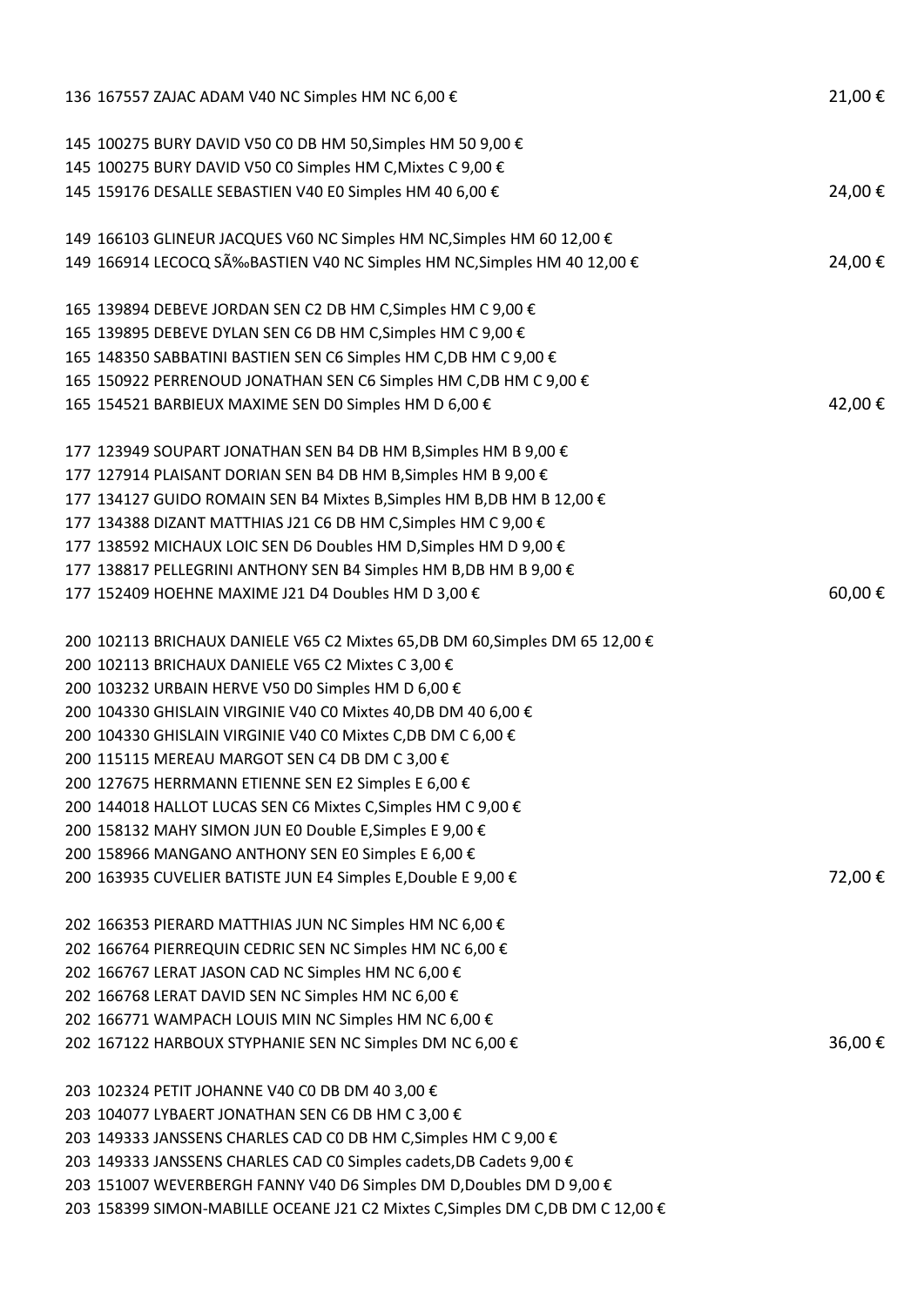| 203 162425 IMPAGLIATELLI MARINA V40 D6 Doubles DM D, Simples DM D 9,00 €           | 54,00€     |
|------------------------------------------------------------------------------------|------------|
| 218 106993 SPINALI CARMELO V60 D4 Simples HM 60, DB HM 60 9,00 €                   |            |
| 218 124813 DAMICO ERMINIO V65 D4 DB HM 60, Simples HM 65 9,00 €                    |            |
| 218 143299 FORTI NATHAN JUN C4 Simples HM C, DB HM C 9,00 €                        |            |
| 218 157337 RASTELLI ALEXANDRE J21 C4 Simples HM C,DB HM C 9,00 €                   |            |
| 218 160036 RAMANDT ALEXIAN CAD E2 Simples E 6,00 €                                 |            |
| 218 160037 RAMANDT MATHYS JUN E0 Simples E 6,00 €                                  |            |
| 218 162364 MEULEMANS AXEL V40 E2 Simples HM 40 6,00 €                              |            |
| 218 162365 MEULEMANS JAO MIN NC Simples HM NC 6,00 €                               |            |
| 218 162366 MAHY NOA PRE NC Simples HM NC 6,00 €                                    |            |
| 218 165810 WARISSE CHRISTOPHER SEN NC Simples HM NC 6,00 €                         |            |
| 218 168312 MAHY CHRISTOPHE V40 NC Simples HM 40 6,00 €                             | 78,00€     |
| 227 100445 DELAUNOY MICHAEL V40 C0 DB HM C 3,00 €                                  |            |
| 227 109423 CUIGNET ALLAN SEN CO Mixtes C,DB HM C 6,00 €                            |            |
| 227 114517 LOUIS ELISABETH SEN D2 DB DM C 3,00 €                                   |            |
| 227 127819 LAENENS MAXIME SEN C4 DB HM C, Simples HM C 9,00 €                      | 21,00€     |
| 242 151070 GEORIS NOLAN JUN C2 DB HM C, Simples HM C 9,00 €                        |            |
| 242 101628 VERARDO DOMINIQUE V40 C4 Mixtes C 3,00 €                                |            |
| 242 101754 SCORY DANIEL V70 D2 DB HM 70, Simples HM 70 9,00 €                      |            |
| 242 104992 MICHIELS RAYMOND V70 D4 Mixtes 65, DB HM 60, Simples HM 70 12, 00 €     |            |
| 242 108173 CORDIER ALAIN V60 E4 Simples HM 60, Mixtes 50, DB HM 60 12, 00 €        |            |
| 242 115890 HOUX QUENTIN SEN D6 Doubles HM D, Simples HM D 9,00 €                   |            |
| 242 116672 BLECHA XAVIER SEN E2 Simples E, Double E 9,00 €                         |            |
| 242 132923 MOUCHETTE MARGUERITE V50 D2 DB DM 50, Mixtes 50, Simples DM 50 12, 00 € |            |
| 242 134450 LAURENT VIVIANE V65 D6 Mixtes 65, DB DM 50, Simples DM 65 12, 00 €      |            |
| 242 146485 BUREAU ELEA CAD C2 Mixtes C, Simples DM C, DB DM C 12,00 €              |            |
| 242 146485 BUREAU ELEA CAD C2 Simples cadettes, DB cadettes, Mixtes cadets 12,00 € |            |
| 242 146934 BLECHA DAMIEN SEN C6 DB HM C, Simples HM C 9,00 €                       |            |
| 242 147232 RENARD FLORIAN SEN DO Doubles HM D, Simples HM D 9,00 €                 |            |
| 242 150214 URSMER KEVIN SEN E0 Double E, Simples E 9,00 €                          |            |
| 242 151070 GEORIS NOLAN JUN C2 Simples juniors, DB juniors 9,00 €                  |            |
| 242 154781 RODONO GIUSEPPE V40 C6 Mixtes C,DB HM C,Simples HM C 12,00 €            |            |
| 242 156599 GIULIO DAVID V40 D4 Simples HM D, Doubles HM D 9,00 €                   |            |
| 242 156879 THEISMAN ROMUALD V50 D2 Mixtes D, Doubles HM D, Simples HM D 12,00 €    |            |
| 242 157839 MERTENS JEAN-PAUL V80 D6 DB HM 70, Simples HM 80 9,00 €                 |            |
| 242 160270 GOSSIAUX AXEL MIN D4 Mixtes D, Simples HM D, Doubles HM D 12,00 €       |            |
| 242 160270 GOSSIAUX AXEL MIN D4 Simples HM minimes, BD HM minimes 9,00 €           |            |
| 242 161058 BOTTE FABIENNE V50 D4 Doubles DM D 3,00 €                               |            |
| 242 161356 EEMBEEK CHRISTAL JUN D4 Doubles DM D, Mixtes D, Simples DM D 12,00 €    |            |
| 242 166846 SIRJACQUES JUSTIN SEN NC Simples HM NC 6,00 €                           | 231,00€    |
| 249 101248 BOUDINET TONY V40 C6 Simples HM 40 6,00 €                               | $6,00 \in$ |
| 253 101654 SAELEN JACQUES V65 C4 DB HM 65, Simples HM 65, Mixtes 65 12, 00 €       |            |

101654 SAELEN JACQUES V65 C4 Simples HM C 6,00 €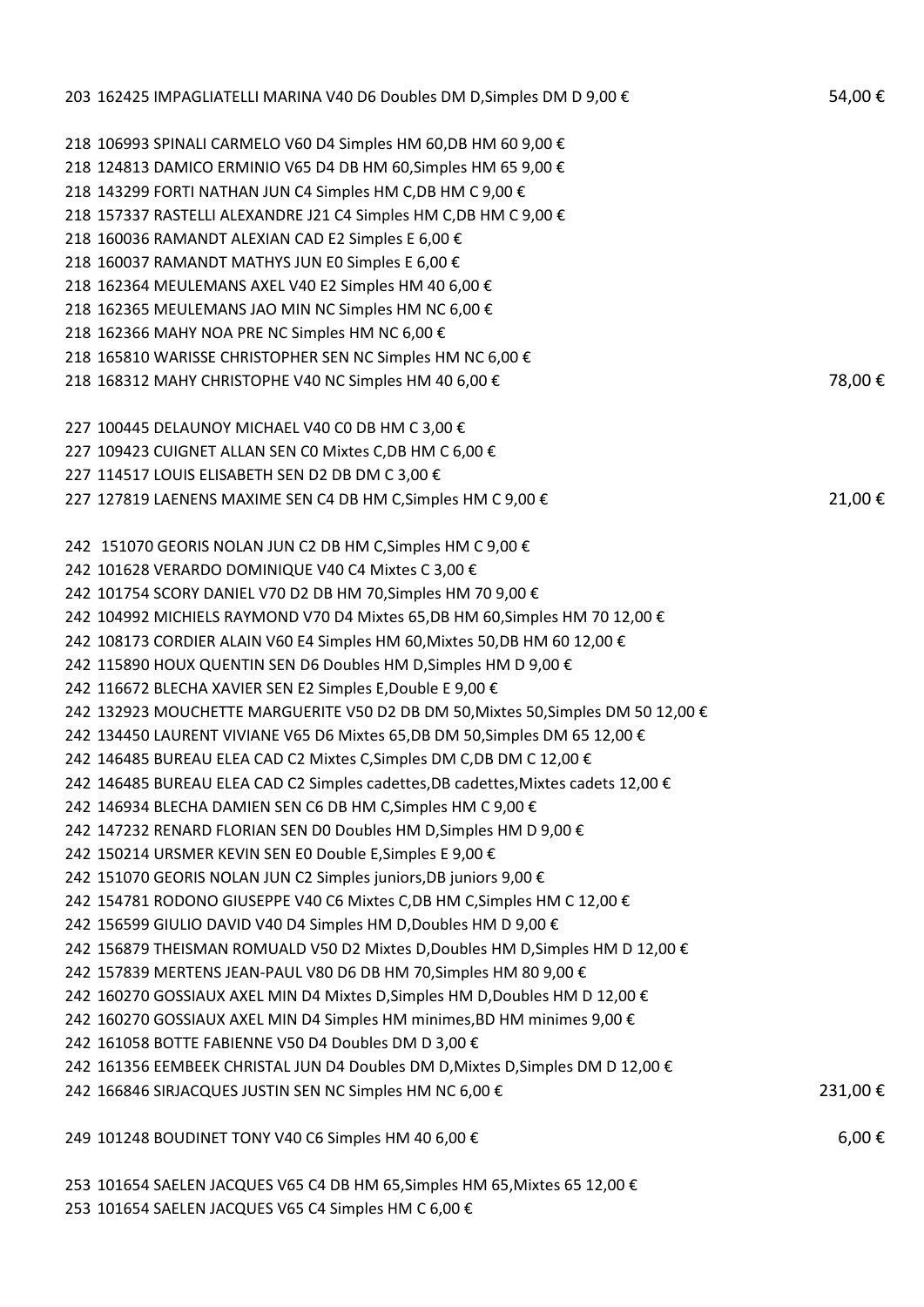102581 DUFOUR SEBASTIEN V40 D2 Doubles HM D,Simples HM D 9,00 € 102623 DEBAISIEUX BERNARD V50 C6 Simples HM 50,DB HM 50 9,00 € 104395 DUFRASNE EUGENE V60 E2 Simples E 6,00 € 104896 FAIELLA FABIAN V50 D0 DB HM 40 3,00 € 104990 SAMPARESE ANTONIO V40 D0 DB HM 40 3,00 € 105662 BIERNAUX PIERRE V85 D6 Simples HM 85 6,00 € 105721 CAUDRON MICHAEL V40 D6 Doubles HM D 3,00 € 107656 CAMMARATA ENZO SEN B6 Simples HM B,DB HM B 9,00 € 124289 DEBAISIEUX EDDY V40 D0 Mixtes D,Doubles HM D,Simples HM D 12,00 € 125022 BURTON GUILLAUME SEN C2 DB HM C 3,00 132531 CHEVALIER CHARLES SEN C0 DB HM C,Simples HM C 9,00 € 133491 MARTORANA LUCA SEN C0 DB HM C 3,00 € 137483 DEBIEVE FLORIAN SEN B4 Simples HM B,DB HM B 9,00 € 144805 PARTIPILO GIOVANNI V60 E6 Double E,Simples E 9,00 € 146940 LEVEQUE FABRICE V50 E0 Double E,Simples E 9,00 € 148704 BARBIEUX JULIEN SEN C0 Simples HM C,DB HM C 9,00 € € 151113 PILETTE LOUIS JUN D0 Mixtes D 3,00 € 152779 DUFOUR MATHIEU JUN E6 Simples E,Double E 9,00 € 152966 LECLERCQ HUGO JUN E6 Double E,Simples E 9,00 € 152966 LECLERCQ HUGO JUN E6 Simples juniors 6,00 € 154810 FORTEZ HUGO J21 D0 Doubles HM D,Mixtes D,Simples HM D 12,00 € 154890 LESCOT LOLA JUN D6 Mixtes D,Doubles DM D,Simples DM D 12,00 € 154890 LESCOT LOLA JUN D6 Simples juniores,DB juniores,Mixtes juniors 12,00 € 157432 HONORE MAEL J21 E2 Simples E,Double E 9,00 € 159339 DELANGRE KIARA MIN NC Simples DM NC,Mixtes NC,DB DM NC 12,00 € 159485 CAUDRON MATHIS MIN E6 BD HM minimes,Mixtes minimes 6,00 € 159486 D HAUTCOURT TYMEO JUN E2 Double E 3,00 € 159486 D HAUTCOURT TYMEO JUN E2 Simples juniors,DB juniors 9,00 € 161480 CEYSENS GILLES V50 C4 DB HM 50,Simples HM 50 9,00 € 162154 CEYSENS REMI CAD E4 DB Cadets,Mixtes cadets 6,00 € 162154 CEYSENS REMI CAD E4 Simples E,Double E 9,00 € 162160 HAINCOURT JULIEN JUN E4 Double E,Simples E 9,00 € 162160 HAINCOURT JULIEN JUN E4 Simples juniors,Mixtes juniors,DB juniors 12,00 € 162162 DUSSART NATHAN MIN NC BD HM minimes 3,00 € 162162 DUSSART NATHAN MIN NC Simples HM NC,Mixtes NC,DB HM NC 12,00 € 162338 CEYSENS ALICE J21 D6 Mixtes D,Doubles DM D,Simples DM D 12,00 € 254 162778 DESCAMPS LOUIS PRE NC Mixtes préminimes,DB HM préminimes 6,00 € 162778 DESCAMPS LOUIS PRE NC Simples HM NC,DB HM NC 9,00 € 163298 DEBAISIEUX TANIA JUN D6 Doubles DM D,Simples DM D,Mixtes D 12,00 € 163903 SANZAROWSKI ZHANAPRAIA MIN NC Doubles DM D 3,00 € 163903 SANZAROWSKI ZHANAPRAIA MIN NC Mixtes NC,Simples DM NC 9,00 € 163903 SANZAROWSKI ZHANAPRAIA MIN NC Simples DM minimes,Mixtes minimes 9,00 € 164003 BRUNEAU STEPHAN V40 E4 Double E,Simples E 9,00 € 164229 CHIACCHIETTA GASPARD MIN NC Simples HM NC,DB HM NC,Mixtes NC 12,00 € 165536 CHIACCHIETTA MICHEL V50 E4 Double E 3,00 € 165857 CAUVAIN ROMAIN CAD NC DB Cadets 3,00 €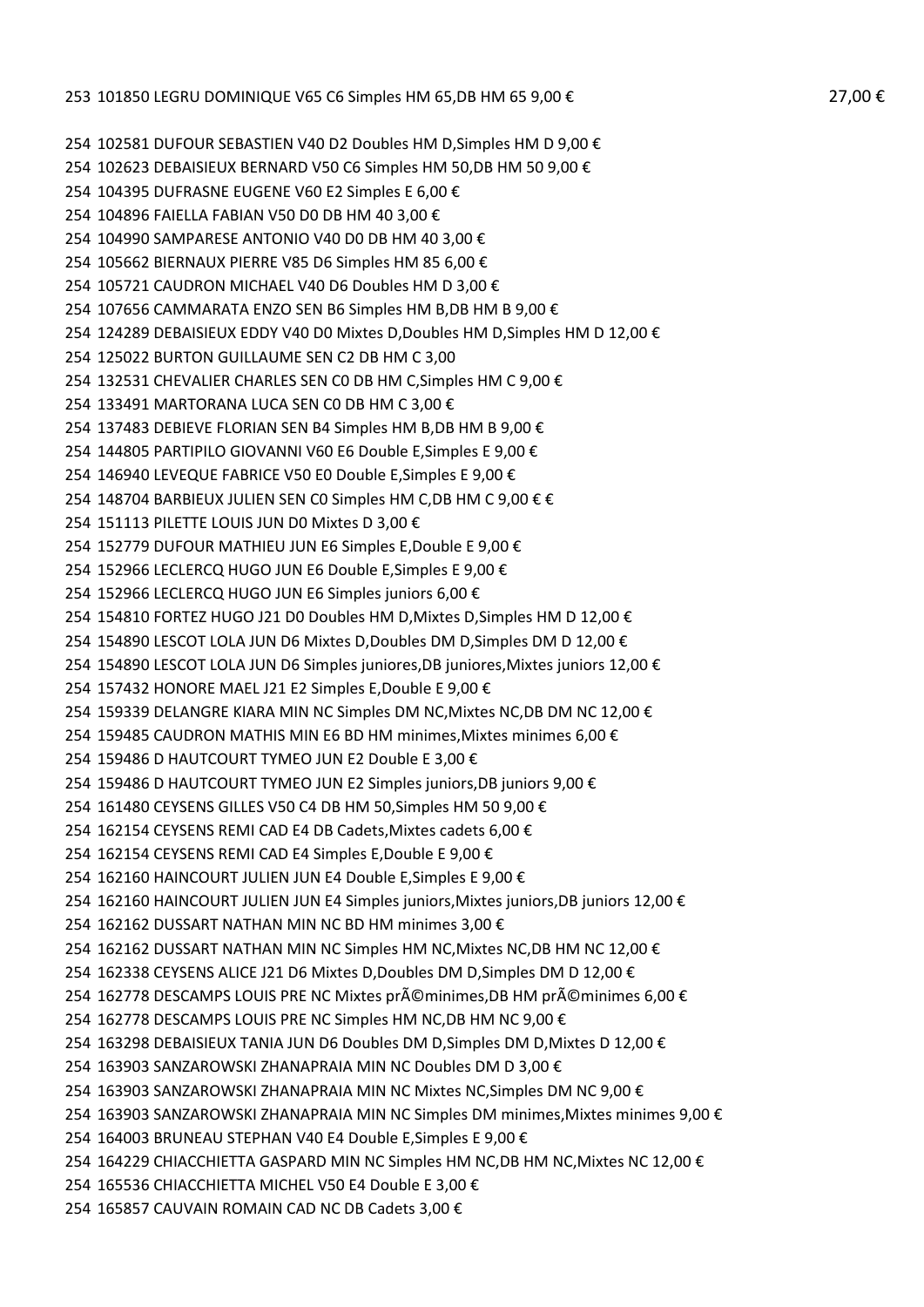| 254 165857 CAUVAIN ROMAIN CAD NC Simples HM NC, Mixtes NC, DB HM NC 12,00 €                                                 |         |
|-----------------------------------------------------------------------------------------------------------------------------|---------|
| 254 165990 SANZAROWSKI ARKADI V40 NC DB HM NC 3,00 €                                                                        |         |
| 254 166257 COLMANT OGIER PRE NC Mixtes préminimes, DB HM préminimes 6,00 €                                                  |         |
| 254 166421 DAL CHLOE PRE NC Simples DM NC, DB DM NC, Mixtes NC 12,00 €                                                      |         |
| 254 166421 DAL CHLOE PRE NC Simples DM préminimes,DB DM préminimes Mixtes préminimes 12,00 €                                |         |
| 254 166422 BUGHIN MAXIME MIN NC BD HM minimes 3,00 €                                                                        |         |
| 254 166422 BUGHIN MAXIME MIN NC Simples HM NC, Mixtes NC, DB HM NC 12,00 €                                                  |         |
| 254 167442 ALPHONSE LEO CAD NC DB HM NC, Simples HM NC 9,00 €                                                               |         |
| 254 167443 PHILIPS LILIAN MIN NC BD HM minimes 3,00 €                                                                       |         |
| 254 167444 BERNARD ANAE PRE NC Simples DM préminimes, Mixtes préminimes 9,00 €                                              |         |
| 254 167658 PAYEN HUGO J21 NC DB HM NC, Simples HM NC 9,00 €                                                                 |         |
| 254 167660 BAISE NINA CAD NC Mixtes cadets, DB juniores 6,00 €                                                              |         |
| 254 167660 BAISE NINA CAD NC Mixtes NC 3,00 €                                                                               |         |
| 254 167922 RYBCZAK ZOE PRE NC DB DM préminimes, Simples DM préminimes 9,00 €                                                | 468,00€ |
|                                                                                                                             |         |
| 275 154593 GENART NOAH MIN C4 Mixtes C, Simples HM C, DB HM C 12,00 €                                                       |         |
| 275 154593 GENART NOAH MIN C4 Mixtes minimes, Simples HM minimes, BD HM minimes 12,00 €                                     | 24,00€  |
|                                                                                                                             |         |
| 290 100269 BASSO GIOVANNI V40 B4 DB HM B 3,00 €                                                                             |         |
| 290 100269 BASSO GIOVANNI V40 B4 Mixtes 40 3,00 €                                                                           |         |
| 290 102968 BOULANGER CEDRIC SEN C4 DB HM C, Simples HM C 9,00 €                                                             |         |
| 290 133509 MERCIER CHARLY SEN C2 Simples HM C, DB HM C 9,00 €                                                               |         |
|                                                                                                                             |         |
| 290 138477 MERCHEZ CEDRIC V40 A15 Simples HM 40 6,00 €                                                                      |         |
| 290 147195 RICHE BRYAN SEN C4 DB HM C, Simples HM C 9,00 €                                                                  | 39,00€  |
|                                                                                                                             |         |
| 292 101833 DUVEAU DOMINIQUE V50 C6 DB HM C, Simples HM C 9,00 €<br>292 103534 DAUBECHIES MATHIEU V40 C2 Simples HM C 6,00 € |         |
|                                                                                                                             |         |
| 292 107971 NEUMANN CEDRIC SEN C4 DB HM C, Simples HM C 9,00 €                                                               |         |
| 292 158123 VANDERHAEGHE WILLIAM JUN E4 Simples E, Double E 9,00 €                                                           |         |
| 292 160479 LAMBOT EMMA CAD D2 Doubles DM D, Mixtes D 6,00 €                                                                 |         |
| 292 161080 LEGROS EVA BEN NC DB poussinnes, Mixtes poussins, Simples poussinnes 12,00 €                                     |         |
| 292 161080 LEGROS EVA BEN NC Mixtes NC, Simples DM NC, DB DM NC 12,00 €                                                     |         |
| 292 162065 GEERAERTS JORIS CAD E4 Double E, Simples E 9,00 €                                                                |         |
| 292 167269 JASMES ANTOINE MIN NC BD HM minimes 3,00 €                                                                       |         |
| 292 167270 JASMES LOUIS MIN NC BD HM minimes 3,00 €                                                                         | 78,00€  |
|                                                                                                                             |         |
| 296 101068 ORTEGATE FRANCIS V70 D0 Simples HM 70 6,00 €                                                                     |         |
| 296 152329 FISSIAUX KENNY J21 C2 Mixtes C, DB HM C 6,00 €                                                                   | 12,00€  |
|                                                                                                                             |         |
| 297 100346 MASSART CAROLINE V40 B0 DB DM B, Mixtes B, Simples DM B 12,00 €                                                  |         |
| 297 100912 COLOT OLIVIER V40 C0 DB HM 40, Mixtes 40, Simples HM 40 12,00 €                                                  |         |
| 297 100912 COLOT OLIVIER V40 C0 DB HM C 3,00 €                                                                              |         |
| 297 102133 BOONE MIREILLE V40 C0 Mixtes B,DB DM B 6,00 €                                                                    |         |
| 297 103194 SANNA GUILLAUME V40 C6 Mixtes C 3,00 €                                                                           |         |
| 297 111836 DECLOET BELINDA V40 D2 Mixtes 40 3,00 €                                                                          |         |
| 297 132357 MASSART SEBASTIEN V40 B2 DB HM 40 3,00 €                                                                         |         |
| 297 142186 BRASSEUR MAURINE SEN C2 Mixtes C,DB DM C 6,00 €                                                                  |         |
| 297 152715 SANNA NOA JUN B6 DB juniors, Simples juniors 9,00 €                                                              |         |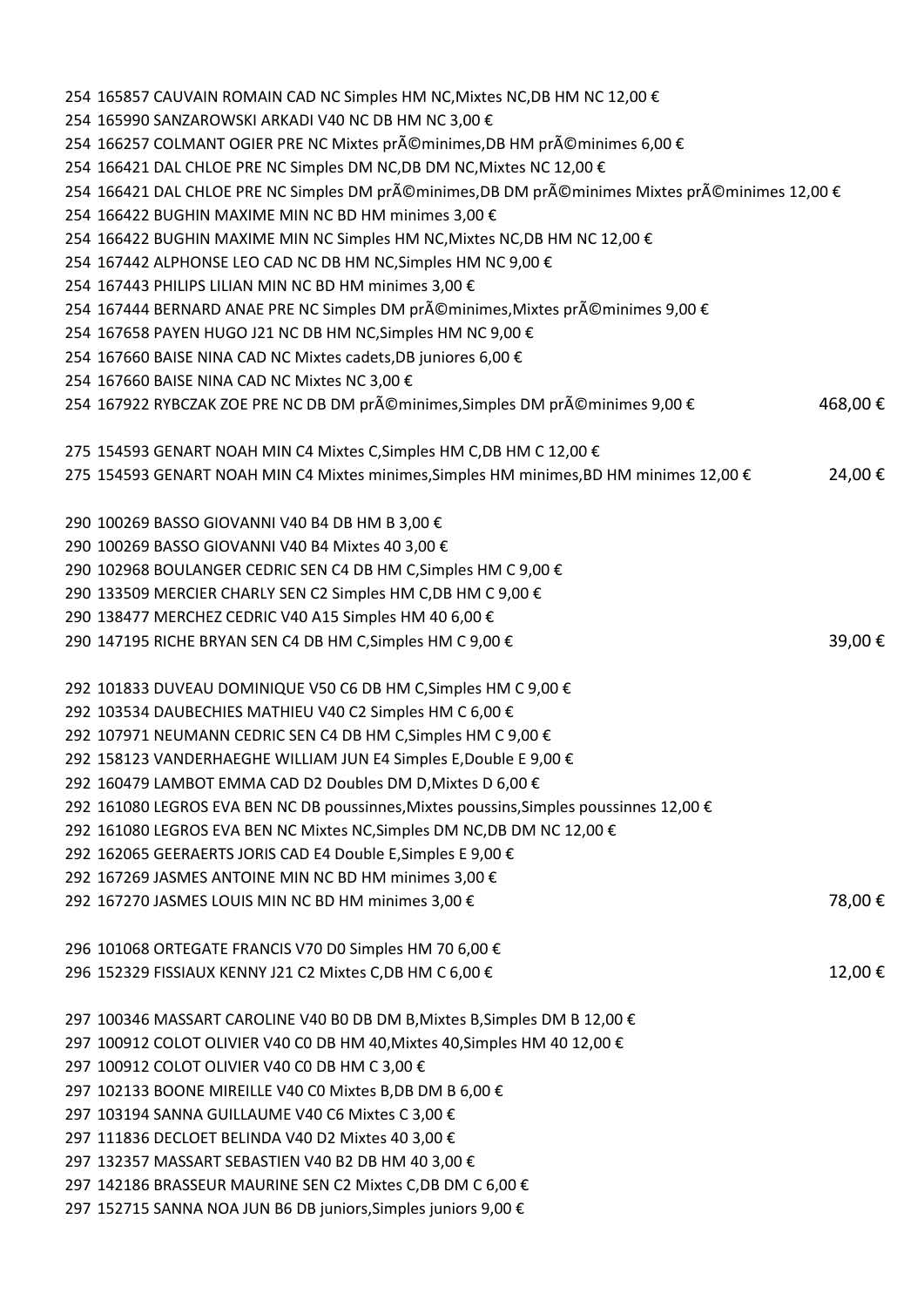152715 SANNA NOA JUN B6 Simples HM B,Mixtes B,DB HM B 12,00 € 153445 MASSART LILOU CAD B0 DB cadettes,Simples cadettes 9,00 € 153445 MASSART LILOU CAD B0 DB DM B,Simples DM B,Mixtes B 12,00 € 153580 LARUELLE NATHAN CAD D4 Simples cadets 6,00 € 154285 LARUELLE THOMAS CAD B6 DB Cadets,Simples cadets,Mixtes cadets 12,00 € 297 154285 LARUELLE THOMAS CAD B6 DB HM B, Mixtes B, Simples HM B 12,00 € 155015 SANNA ILENA MIN C4 Mixtes C,DB DM C,Simples DM C 12,00 € 155015 SANNA ILENA MIN C4 Mixtes minimes,DB DM minimes,Simples DM minimes 12,00 € 297 155638 WARRAND ALICIA MIN C4 Mixtes C, Simples DM C, DB DM C 12,00  $\epsilon$  155638 WARRAND ALICIA MIN C4 Simples DM minimes,Mixtes minimes,DB DM minimes 12,00 € 156615 COLOT ELEA JUN C0 DB DM 17-21,Mixtes juniors,Simples juniores 12,00 € 156615 COLOT ELEA JUN C0 DB DM C,Mixtes C,Simples DM C 12,00 € 156616 COLOT THEO CAD D0 Doubles HM D,Mixtes D,Simples HM D 12,00 € 156616 COLOT THEO CAD D0 Mixtes cadets,DB Cadets,Simples cadets 12,00 € 156617 SCHOOVAERTS LOUIS CAD E4 Mixtes cadets,DB Cadets 6,00 € 156758 BURY CELIA CAD D0 Mixtes D,Simples DM D,Doubles DM D 12,00 € 156758 BURY CELIA CAD D0 Simples cadettes,Mixtes cadets 9,00 € 158424 BERTE RAFAEL PRE E6 Mixtes prémin,Simples HM prémin DB HM prémin 12,00 € 158424 BERTE RAFAEL PRE E6 Simples E,Double E 9,00 € 297 158959 VANDENBULCKE LILLY MIN D2 DB DM minimes,Simples DM minimes,Mixtes minimes 12,00 € 158959 VANDENBULCKE LILLY MIN D2 Mixtes D,Simples DM D,Doubles DM D 12,00 € 297 161132 SCHOOVAERTS LEONIE PRE D6 DB DM préminimes,Mixtes préminimes 6,00 € 161194 DRUART LUKAS BEN NC Simples HM NC,Mixtes NC 9,00 € 161194 DRUART LUKAS BEN NC Simples poussins,Mixtes poussins,DB Poussins 12,00 € 162060 WARRAND NOA PRE E4 Double E,Simples E 9,00 € 162060 WARRAND NOA PRE E4 Simples HM prémin,DB HM prémin Mixtes prémin 12,00 € 162061 WARRAND LUCAS PRE E4 Mixtes prémin,Simples HM prémin DB HM prémin 12,00 € 162061 WARRAND LUCAS PRE E4 Simples E,Double E 9,00 € 162062 VANDENBULCKE SAM PRE E2 Double E,Simples E 9,00 € 162062 VANDENBULCKE SAM PRE E2 Simples HM prémin,DB HM prémin Mixtes prémin 12,00 € 167160 BRACONE LOU-ANN BEN NC DB DM NC 3,00 € 297 167160 BRACONE LOU-ANN BEN NC Mixtes poussins,DB poussinnes 6,00 € 387,00 € 101209 DUFOUR GABRIEL V40 C6 Mixtes C 3,00 € 100773 DELADRIERE DOMINIQUE V40 C0 Simples HM C,DB HM C 9,00 € 111957 GILBERT ARNAUD SEN D0 Simples HM D 6,00 € 112726 BLEUS KEVIN V40 C4 DB HM C,Simples HM C 9,00 € 124786 DARDENNE AURORE V40 D2 Mixtes D 3,00 € 127344 GLINEUR ERIC V50 E4 Simples E 6,00 € 151181 DUFOUR NATTAN CAD D2 DB Cadets 3,00 €

- 151181 DUFOUR NATTAN CAD D2 Simples HM D,Doubles HM D 9,00 €
- 152876 BONALDO DIEGO J21 D0 Simples HM D,Doubles HM D,Mixtes D 12,00 €
- 306 166923 GAROZIS NIKOS SEN E6 Simples E 6,00 € 66,00 € 66,00 € 66,00 € 66,00 € 66,00 € 66,00 € 66,00 € 66,00
- 100218 DELHAYE SERGE V65 C2 Simples HM 65,DB HM 60 9,00 €
- 100417 HENNAUT PHILIPPE V60 C2 Simples HM 60,DB HM 60 9,00 €
- 108634 BOURGOIS STEVE SEN D2 Simples HM D,Doubles HM D 9,00 €
- 110028 BERTHE JEREMY SEN D2 Doubles HM D,Simples HM D 9,00 €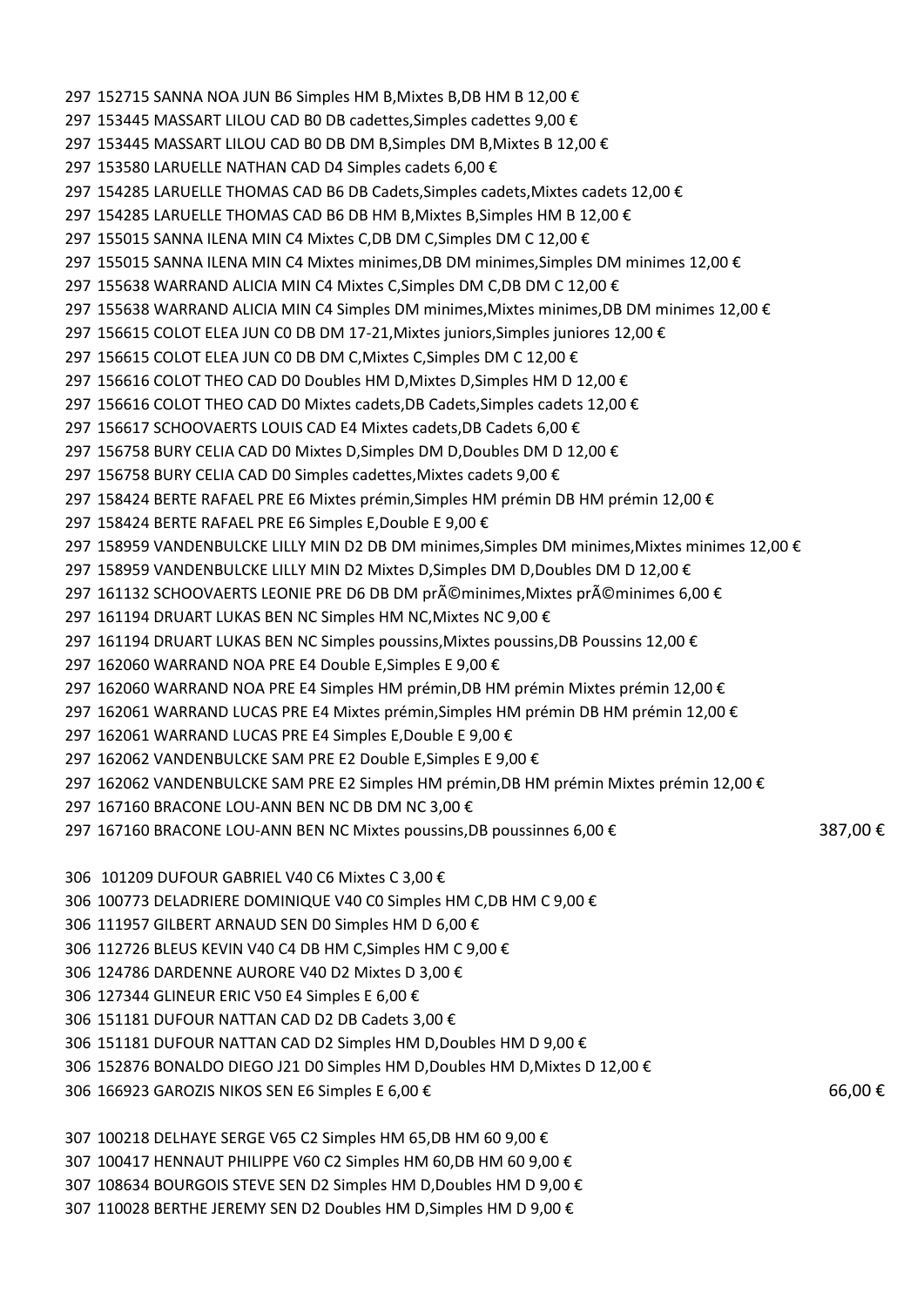| 307 134560 DELADRIERE CASSANDRA SEN B2 DB DM B, Mixtes B 6,00 €                                                                          |                 |
|------------------------------------------------------------------------------------------------------------------------------------------|-----------------|
| 307 135929 BOUTON JAMY SEN C4 DB HM C 3,00 €                                                                                             |                 |
| 307 149613 CARPENTIER COLIN J21 C0 DB HM C, Simples HM C 9,00 €                                                                          |                 |
| 307 151994 OURAHMOUNE TAYEB SEN B2 Simples HM B 6,00 €                                                                                   |                 |
| 307 152196 VERDY JEAN-CHARLES SEN DO Doubles HM D, Simples HM D 9,00 €                                                                   |                 |
| 307 152549 BURON THIBAULT SEN D2 Simples HM D, Doubles HM D 9,00 €                                                                       | 75,00€          |
|                                                                                                                                          |                 |
| 312 137805 BAY LOUIS SEN E2 Double E, Simples E, Mixtes D 12,00 €                                                                        |                 |
| 312 151045 BRUNO PIERRE ADRIEN J21 E0 Double E, Simples E 9,00 €                                                                         |                 |
| 312 162667 BERNARD ANTOINE CAD E6 Simples E, Double E 9,00 €                                                                             | 30,00€          |
|                                                                                                                                          |                 |
| 314 100065 BODART CLAUDE V50 B2 Simples HM 50 6,00 €<br>314 100089 PIRSOUL ALAIN V50 B4 Mixtes 50, DB HM 40, Simples HM 50 12, 00 €      |                 |
| 314 100091 RENARD DAVID V40 B4 Simples HM 40, Mixtes 40, DB HM 40 12, 00 €                                                               |                 |
| 314 100939 CAPUZZO MAX V65 C4 Simples HM 65, DB HM 60 9,00 €                                                                             |                 |
| 314 101060 TOMASSINI GIUSEPPE V75 D4 DB HM 75, Simples HM 75 9,00 €                                                                      |                 |
| 314 103267 YING MEI-LIE V50 C6 Simples DM 50 6,00 €                                                                                      |                 |
| 314 132499 CHERMANNE EDDY V60 C4 Simples HM 60, DB HM 60 9,00 €                                                                          |                 |
| 314 137559 DOUMONT MAXIME SEN C4 Simples HM C, DB HM C 9,00 €                                                                            |                 |
| 314 148361 HOEHNE LOLA J21 D0 Mixtes C 3,00 €                                                                                            |                 |
| 314 148361 HOEHNE LOLA J21 D0 Mixtes D, Simples DM D 9,00 €                                                                              |                 |
| 314 149119 REVERS ROMAIN CAD B6 DB Cadets, Simples cadets 9,00 €                                                                         |                 |
| 314 149119 REVERS ROMAIN CAD B6 DB HM B, Simples HM B, Mixtes B 12,00 €                                                                  |                 |
| 314 152247 VERHOEVEN HUGO JUN C2 DB HM C, Simples HM C, Mixtes B 12,00 €                                                                 | 117,00€         |
|                                                                                                                                          |                 |
| 342 159290 TAILDEMAN ADRIEN MIN E4 Simples E, Double E 9,00 €                                                                            | 9,00 $\epsilon$ |
|                                                                                                                                          |                 |
| 351 104392 LEPEZ DIDIER V50 D2 Doubles HM D 3,00 €                                                                                       | 3,00 $\epsilon$ |
|                                                                                                                                          |                 |
| 359 111025 ROSSI ANDREA SEN DO Doubles HM D, Simples HM D 9,00 €                                                                         |                 |
| 359 124183 TAILDEMAN SEBASTIEN V40 D4 Doubles HM D 3,00 €                                                                                |                 |
| 359 137242 DESMET MARTIN SEN E0 Simples E 6,00 €                                                                                         |                 |
| 359 159573 DELCROIX ARNAUD SEN E0 Double E, Doubles HM D, Simples E 12,00 €                                                              |                 |
| 359 167643 MENART ADRIEN SEN E4 Simples E 6,00 €                                                                                         | 36,00€          |
|                                                                                                                                          |                 |
| 382 102291 RAVEZ PATRICK V60 D2 Simples HM 60, DB HM 50 9,00 €                                                                           |                 |
| 382 103545 JENART CARINE V50 C6 Mixtes 50, Simples DM 50, DB DM 50 12, 00 €<br>382 103545 JENART CARINE V50 C6 Mixtes C,DB DM C 6,00 €   | 27,00€          |
|                                                                                                                                          |                 |
| 384 100031 MESSINA FREDERIC V40 B2 Simples HM B,DB HM B 9,00 €                                                                           |                 |
| 384 100266 ALLEGRO ALLESSANDRO V50 B4 DB HM 50, Simples HM 50, Mixtes 50 12, 00 €                                                        |                 |
| 384 100266 ALLEGRO ALLESSANDRO V50 B4 DB HM B, Simples HM B 9,00 €                                                                       |                 |
| 384 100412 DI GENNARO PASCAL V50 B4 DB HM 50, Simples HM 50 9,00 €                                                                       |                 |
| 384 100412 DI GENNARO PASCAL V50 B4 DB HM B 3,00 €                                                                                       |                 |
| 384 100426 LEDUNE DIDIER V50 B6 Simples HM 50, Mixtes 50, DB HM 50 12, 00 €                                                              |                 |
| 384 100914 ALLEGRO CALOGERO V50 C0 DB HM 50, Simples HM 50 9,00 €                                                                        |                 |
| 384 100914 ALLEGRO CALOGERO V50 C0 Mixtes C,DB HM C,Simples HM C 12,00 €<br>384 144781 DUBOIS MIROSLAV J21 E2 Double E, Simples E 9,00 € |                 |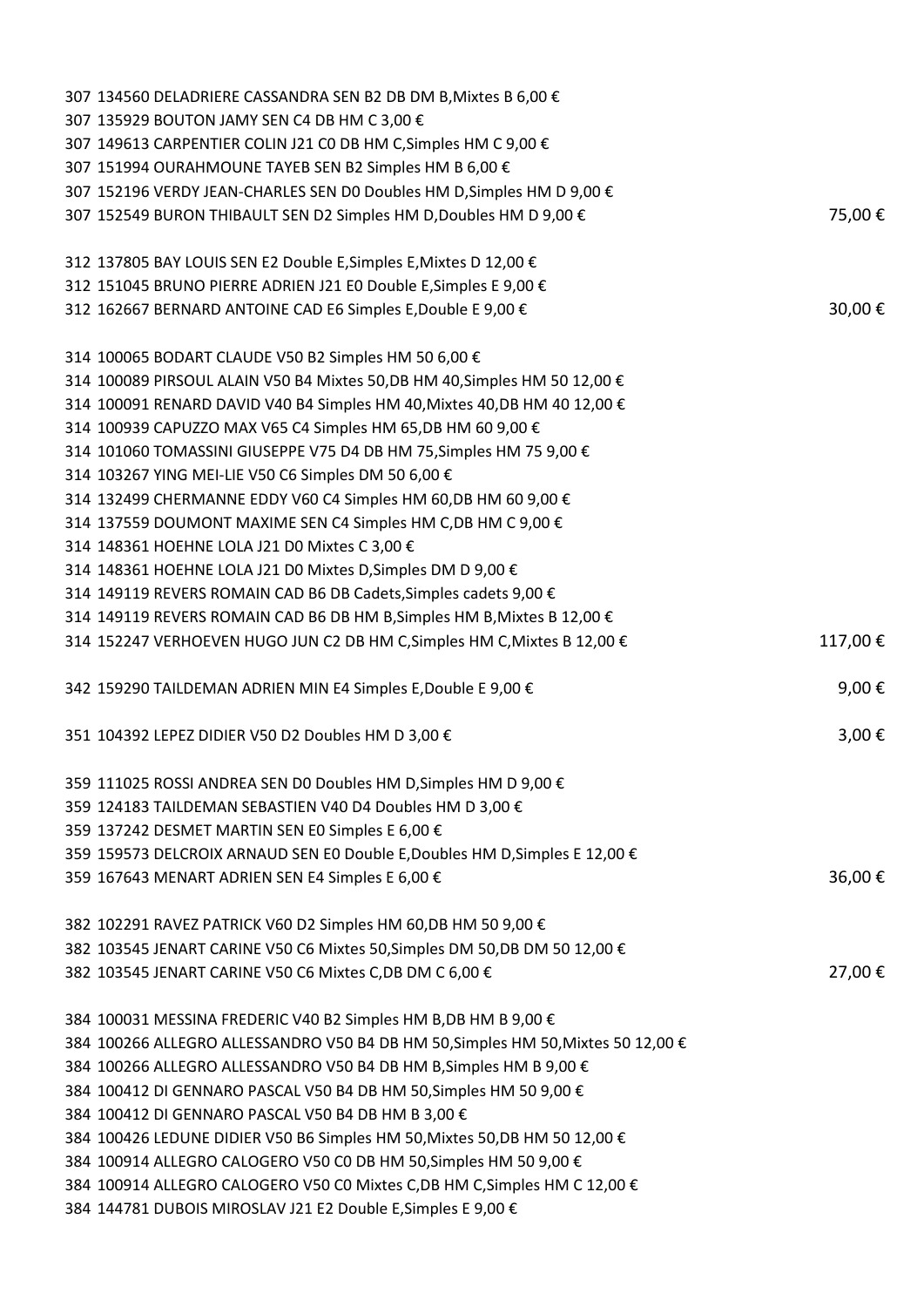| 384 160344 OWEZARZAK FABRICE V50 E4 Simples E, Double E 9,00 €                             | 93,00€     |
|--------------------------------------------------------------------------------------------|------------|
| 387 111086 VERHELST LOIC SEN E0 Simples E 6,00 €                                           | $6,00 \in$ |
| 399 102517 STAUMONT DOMINIQUE V60 D0 Mixtes 60 3,00 €                                      |            |
| 399 146408 WACHEUL SAMUEL CAD E0 Simples cadets, DB Cadets 9,00 €                          |            |
| 399 146408 WACHEUL SAMUEL CAD E0 Simples E 6,00 €                                          |            |
| 399 149835 CRESP THOMAS J21 D0 Doubles HM D, Mixtes D, Simples HM D 12,00 €                |            |
| 399 150341 VANDENDRIESSCHE SHANIA JUN DO Mixtes D, Simples DM D 9,00 €                     |            |
| 399 155132 WACHEUL ROSIE PRE D2 Simples DM D, Doubles DM D 9,00 €                          |            |
| 399 155132 WACHEUL ROSIE PRE D2 Simples DM prémin, Mixtes prémin DB DM prémin 12,00 €      |            |
| 399 158880 JASINSKI MANOE MIN C2 Simples HM C,DB HM C 9,00 €                               |            |
| 399 158880 JASINSKI MANOE MIN C2 Simples HM minimes, BD HM minimes, Mixtes minimes 12,00 € |            |
| 399 161097 LEMOINE THEO PRE E2 Simples HM préminimes,DB HM préminimes 9,00 €               |            |
| 399 161257 BONTE THEO J21 D6 Simples HM D, Doubles HM D 9,00 €                             |            |
| 399 165760 CONSTANTINOU ALEXANDRA SEN NC Simples DM NC,DB DM NC, Mixtes NC 12,00 €         | 111,00€    |
| 400 100280 BONNET CHRISTOPHE V40 C0 DB HM C 3,00 €                                         |            |
| 400 151933 DESMET ETIENNE V80 D0 Simples HM 80 6,00 €                                      |            |
| 400 151933 DESMET ETIENNE V80 D0 Simples HM D 6,00 €                                       | 15,00€     |
| 422 101845 LIETAR ERIC V50 D0 Simples HM D 6,00 €                                          |            |
| 422 102970 BRESOUX BERNARD V60 D0 Simples HM D 6,00 €                                      |            |
| 422 138692 DESMET LUCAS J21 D0 Simples HM D 6,00 €                                         |            |
| 422 148823 DURENNE NAEL JUN D4 Simples HM D 6,00 €                                         | 24,00€     |
| 424 114261 DRUART NICOLAS SEN E2 Simples E 6,00 €                                          |            |
| 424 140355 LAURENT ROGER V75 E2 DB HM 75, Simples HM 75 9,00 €                             |            |
| 424 150298 CALLANT LOUIS MIN E4 Double E, Simples E 9,00 €                                 |            |
| 424 156777 COMINOTTI RAPHAEL JUN E2 Simples E, Double E 9,00 €                             |            |
| 424 156777 COMINOTTI RAPHAEL JUN E2 Simples juniors 6,00 €                                 |            |
| 424 159386 MANIL MATTHEW JUN E6 Simples E 6,00 €                                           |            |
| 424 159997 DEMARET MAXIME MIN E6 Simples E, Double E 9,00 €                                |            |
| 424 159997 DEMARET MAXIME MIN E6 Simples HM minimes, BD HM minimes 9,00 €                  |            |
| 424 163494 VAN STEENBERGE MATHEO JUN E6 Double E, Simples E 9,00 €                         |            |
| 424 164816 COOLENS LAURENCE V40 D6 Simples DM D 6,00 €                                     |            |
| 424 164817 MANIL FREDERIC V40 E6 Simples E 6,00 €                                          |            |
| 424 165384 PANNEEL MARCEL V50 NC Simples HM NC, Mixtes NC, DB HM NC 12,00 €                | 96,00€     |
| 426 114870 LUCAS SEBASTIEN SEN D4 Mixtes D, Simples HM D, Doubles HM D 12,00 €             |            |
| 426 116472 AMOES MONIQUE V65 D4 Simples DM 65 6,00 €                                       | 18,00€     |
| 430 135148 DAHY MAELYS J21 B0 DB DM 17-21 3,00 €                                           |            |
| 430 135148 DAHY MAELYS J21 B0 Mixtes B 3,00 €                                              |            |
| 430 141387 RUBENS NICOLAS SEN D4 Mixtes D, Simples HM D, Doubles HM D 12,00 €              |            |
| 430 142538 TABURIAUX PASCAL V50 D0 Mixtes D, Simples HM D, Doubles HM D 12,00 €            |            |
| 430 149749 DANTINNE EMMA MIN D2 Simples DM D, Doubles DM D, Mixtes D 12,00 €               |            |
| 430 149749 DANTINNE EMMA MIN D2 Simples DM minimes, Mixtes minimes, DB DM minimes 12,00 €  |            |